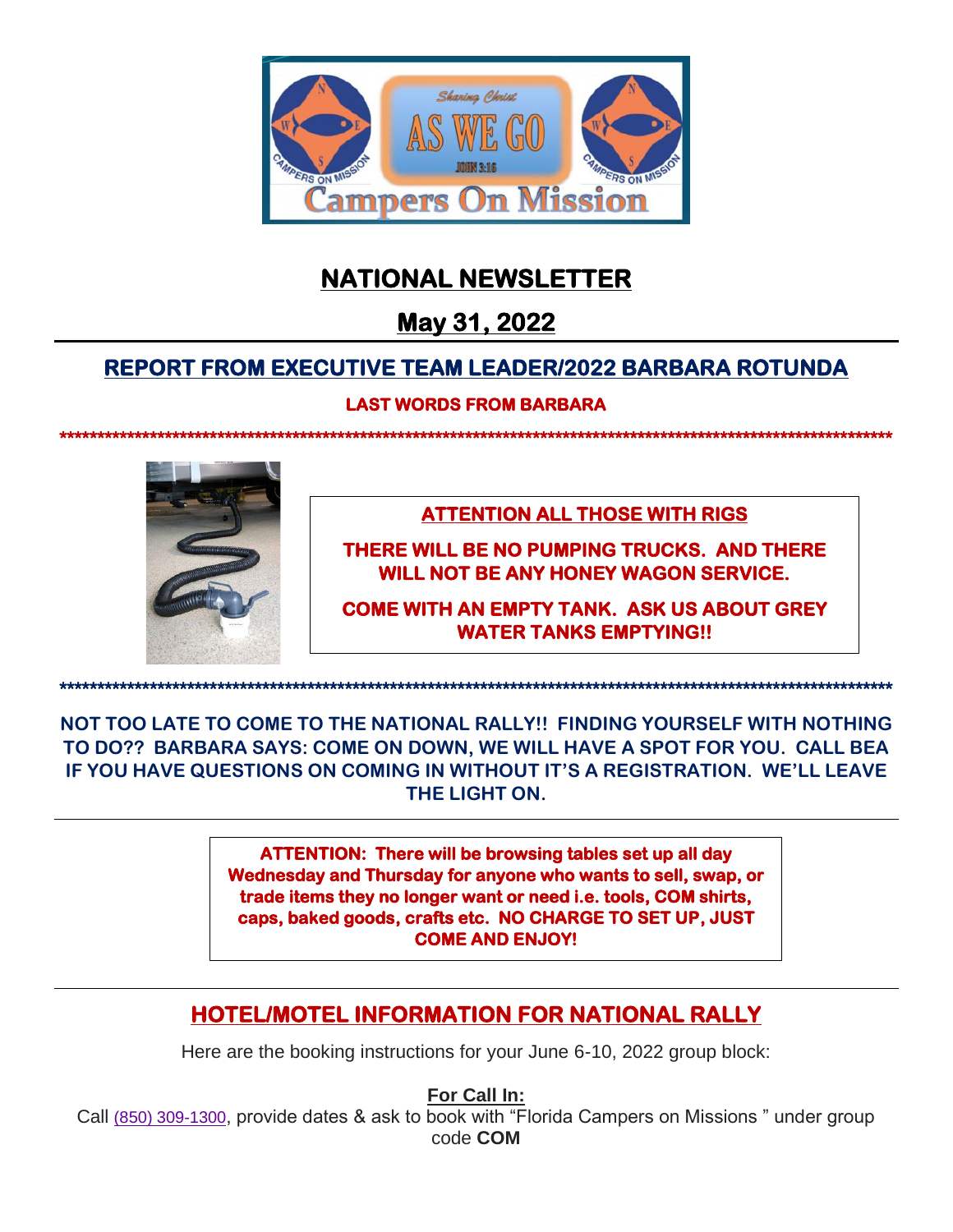# **Online Booking:**

• Go to: <https://www.hilton.com/en/hotels/tlhhhhx-hampton-tallahassee-central/>

• Enter dates

• Click on Special Rates

• In the Group Code box, enter **COM**

• Click on Check Rooms & Rates

You should see the "Florida Campers on Missions" rates appear

**THIS IS GREAT NEWS FOR THOSE WHO DO NOT WISH TO BRING RIGS TO NATIONAL RALLY!! QUESTIONS: CALL BEA 850-274-0902** 



# **NATIONAL RALLY JUNE 7-9 TALLAHASSE, FLORIDA MAKE PLANS TO ATTEND THE 50TH NATIONAL RALLY CELEBRATION!! WORSHIP, ENTERTAINMENT, SEMINARS, AND MUCH MORE.**

# **2 CORINTHIANS 4:16**

# **RENEW IN 2022**

**Worship, entertainment, workshops and seminars. And door prizes are flowing in. Hospitality Committee has done an outstanding job preparing great items in your Hospitality Bags!** 

**URGENT REQUEST FOR HOST STATES FOR NATIONAL RALLY YEARS 2023 AND 2024** 

**Please be in prayer as members for this very important need. Hosts for these 2 National Rally's is a major concern for our organization.** 

**\*\*\*\*\*\*\*\*\*\*\*\*\*\*\*\*\*\*\*\*\*\*\*\*\*\*\*\*\*\*\*\*\*\*\*\*\*\*\*\*\*\*\*\*\*\*\*\*\*\*\*\*\*\*\*\*\*\*\*\*\*\*\*\*\*\*\*\*\*\*\*\*\*\*\*\*\*\*\*\*\*\*\*\*\*\*\*\*\*\*\*\*\*\*\*\*\*\*\*\*\*\*\*\*\*\*\*\*\*\*\*** 

**More than one state may host a National Rally together. Be in prayer for this need for our organization. Questions: call or email National Coordinator.** 



# **NATIONAL MEMBERSHIP ID CARDS**

- **Send self addressed envelope with a stamp (please put stamp on)** 
	- **Include: Phone number, email address**
	- **Mail to: 6615 Grand Oak Loop Grand Ridge, FL. 32442**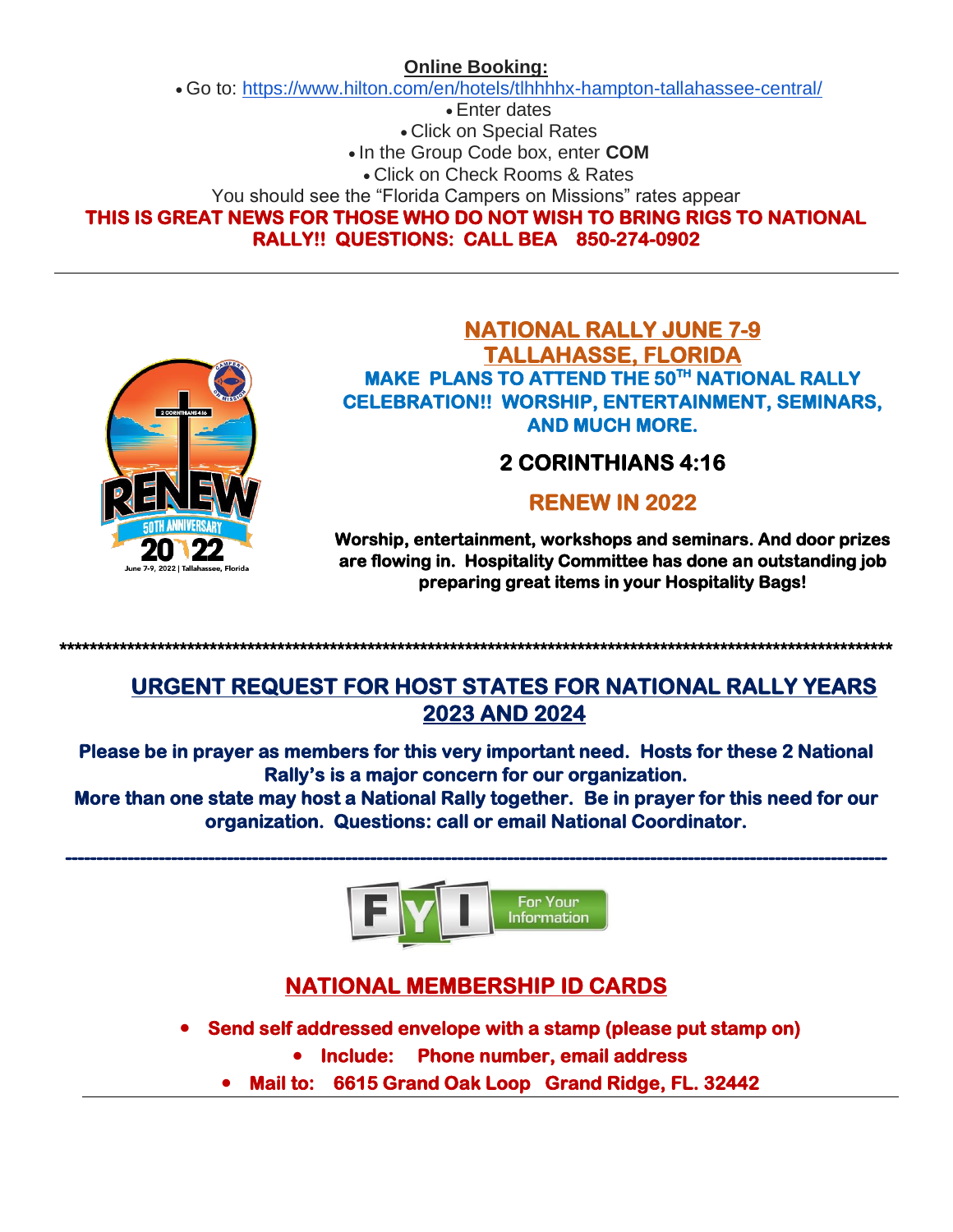# **NATIONAL EXPENSE DONATIONS & SBC DONATIONS**

**Make checks payable to: Campers on Mission. Please note if your sending one check: state how much for each account. Send to: Barbara Rotunda Box 1337 Mayo, Fl. 32066** 

## **PRAYER REQUESTS**

**Catherine Rentfrow/IL Steve Grant family/SC Our Nation COM Leadership** 

**Uvalde Families Projects/Safety Family/Friends Salvation COM State Officers** 

**Churches/Pastors Our President Host State for 2023 National Rally** 

**Host State for 2024 National Rally <b>Washing** Ukraine/People

# **FEATURED NATIONAL PROJECT**

# **TRUETT CONFERENCE CENTER AND CAMP 177 TRUETT LANE, HAYESVILLE, NORTH CAROLINA**

acifities



Nestled in the Blue Ridge Mountains of Western North Carolina, Truett Conference Center & Camp offers peace and tranquility to our Conference Center guests while allowing our Summer Camp season to be full of life-changing experiences for all who are involved. Regardless of your reason for coming to Truett, we invite you to come and experience God like you<br>never have before! Come see what God can do, in your life, when you give Him the chance!

#### **Year Round**

**Contact Person: Lori Allen** 

**Email: truettcamp@ncbaptist.org** 

### **Phone: 828-389-8828**

**Full Hookups provided** 

**Meals: Provided when kitchen/dining hall is serving (June-Sept)** 

**Skills Needed: Painters, skilled electrician and plumber, handyman, cooks, housekeeper etc** 

**Description of Project: General maintenance, painting, repairs, lawn and landscape** 

**(beginning in March each year)** 

**Housekeeping, lodging, and deep cleaning throughout the season. Cooking and serving June-Sept.**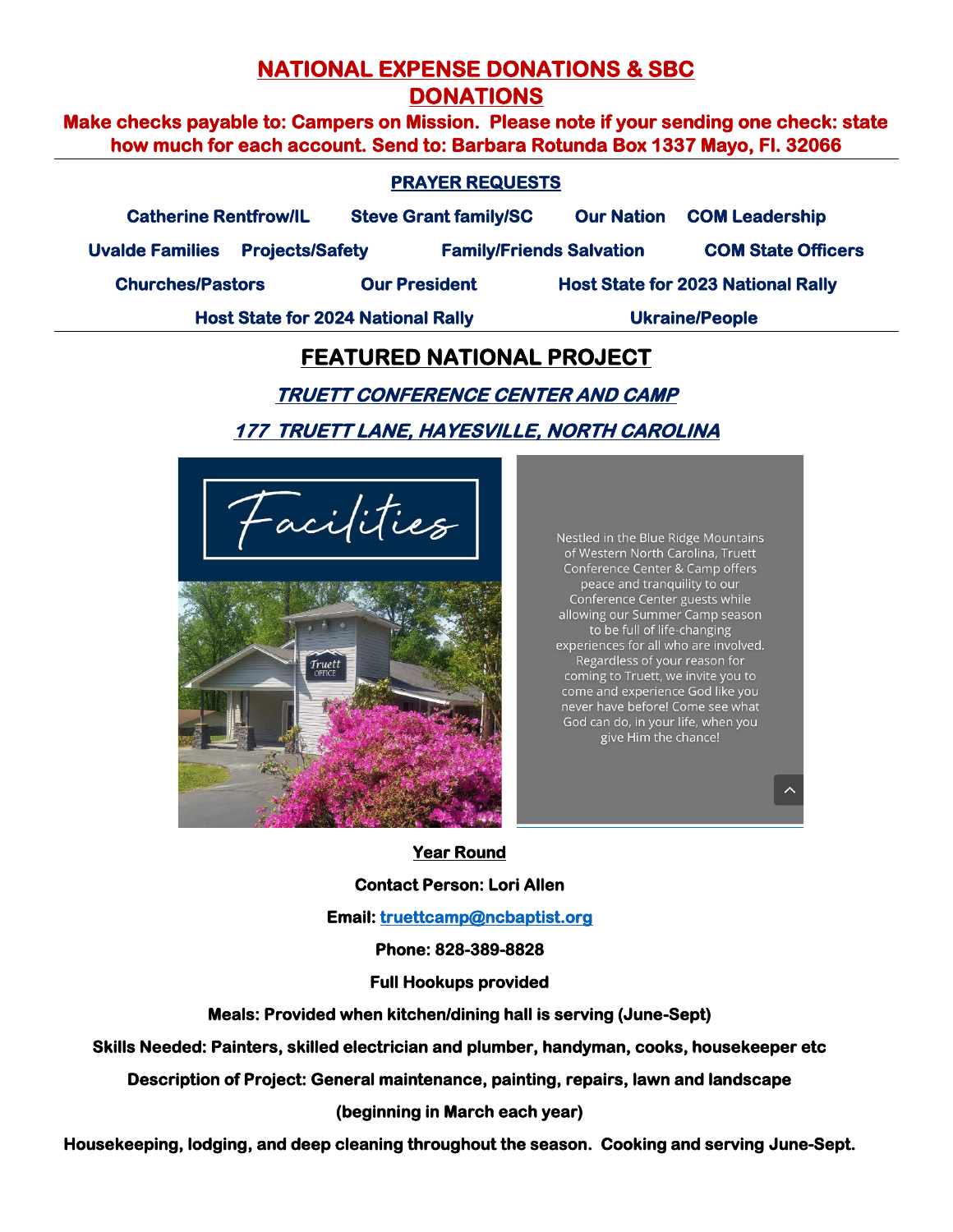### **ANSWERED PRAYER:**

## **Let us…come boldly to the throne of grace, that we may obtain mercy. Hebrews 4:16**

**God always answers the prayers of His children-but His answer isn't always yes. Sometimes His answer is no, "Wait-and they are answers just as much as yes.** 



**Ladies presenting to John Gunter, Area Missionary, the Dresses and Pants that was completed during the time at the Vineyard. The clothes will be taken to the Dominican Republic.**

 **Alabama Campers on Mission**



## **CAMPERS ON MISSION "WOMEN'S MINISTRY**



**Honored to be able to deliver 30 Positive Bags to the Hope Pregnancy Center in south Oklahoma City.**

**These bags were made by our Oklahoma Campers on Mission sewers and the center will fill them with new baby 'goodies' to give as a gift when a positive result is delivered to a new mom.**

# **Indiana COM at Highland Lakes Camp**

**Sometimes an outside job is just what we need. Look at these ladies paint up swings at Highland Lakes Camp. You go girls!!** 



**WE ARE LOOKING FORWARD TO SEEING MANY OF YOU AT THE NATIONAL RALLY IN TALLAHASSE, FLORIDA! IT IS GOING TO BE A TIME TO RENEW, REFRESH, AND REVIVE.** 

# **RENEW IN 2022**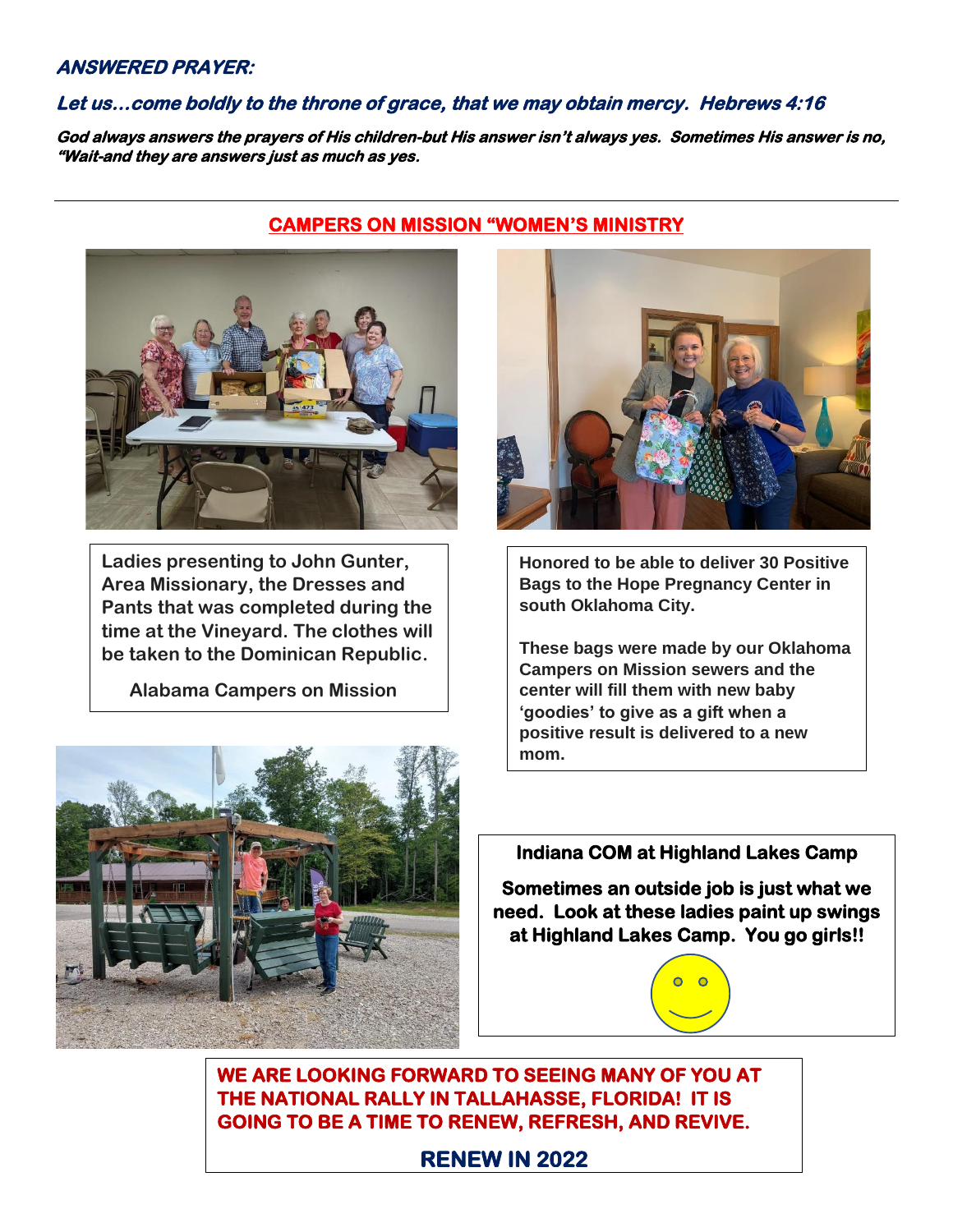# **URGENT NEED**

## **WANTED: R.V. PARK HOSTS**

**Living Truth Church, at the former location of The Old Farmer's Opry in Chumuckla, FL, is seeking camp hosts who will be able to start by April 1, 2022. Randy and Joyce Osborn, dual members of Missouri and Florida COM, are our current hosts. They have done a wonderful job but have family obligations (High School graduation, I believe) in mid-April.**

**The Park has 20 sites, with average occupancy of four to eight units. Camp Host duties include checking residents in and out, observing for compliance with Park rules, grounds upkeep of the park only, and frequent communication with the church secretary, who receives reservations. General maintenance skills would be helpful.**

**Those COMers who were active in 2011 will remember that this campground and the Old Farmer's Opry facilities were the site of our National Rally that year. It is located in Santa Rosa County and is about 20 miles north of Pensacola. Compensation includes free site rental, including no-cost utilities, free internet, a remote, peaceful location, and a well-shaded site for your camper.**

**Contact David and Janet Cornish, RV Park Stewards, for more information and to discuss a meeting time. David and Janet's contact information is: 850-313-3078 – David; 603-973-9145 – Janet; or [djcornish9@yahoo.com.](mailto:djcornish9@yahoo.com) NOTE: We do not answer the phone if we don't recognize the number. So, the best way to contact us is by texting the phone numbers above and put "Camp Host" at the beginning of your text, or by email, with "Camp Host" in the subject line.**

**Thank you. We continue to pray for God's blessings, "AS WE GO**

# **NEEDED SMALL RV**

**24 ft. or smaller class c or b. Will consider year 2000 and above. Would like it to be in good condition. Email: [nationalcoordinator@campersonmission.net](mailto:nationalcoordinator@campersonmission.net)** 



# **NATIONAL CAMPERS ON MISSION PROJECTS**

**WHEN CONSIDERING A PROJECT PRAY AND ASK THE LORD WHERE YOU ARE REALLY NEEDED! THERE ARE MANY PROJECTS THAT HAVE HAD NO RESPONSE AT THIS POINT. LET'S GET OUT OF OUR COMFORT ZONE AND HEAD FOR A PROJECT THAT NEEDS YOU. CALL NATIONAL COORDINATOR IF YOU WOULD LIKE TO KNOW WHICH PROJECTS THAT HAVE HAD NO RESPONSE FOR HELP** 

# **ATTENTION PLEASE READ THE FOLLOWING INFORMATION**

**BEFORE WE HEAD TO A PROJECT. PLEASE CALL FIRST!! MAKE SURE THEY HAVE A SPOT FOR YOU. IF YOU ARE WANTING TO CHECK THE MINISTRY OUT FIRST, AGAIN CALL**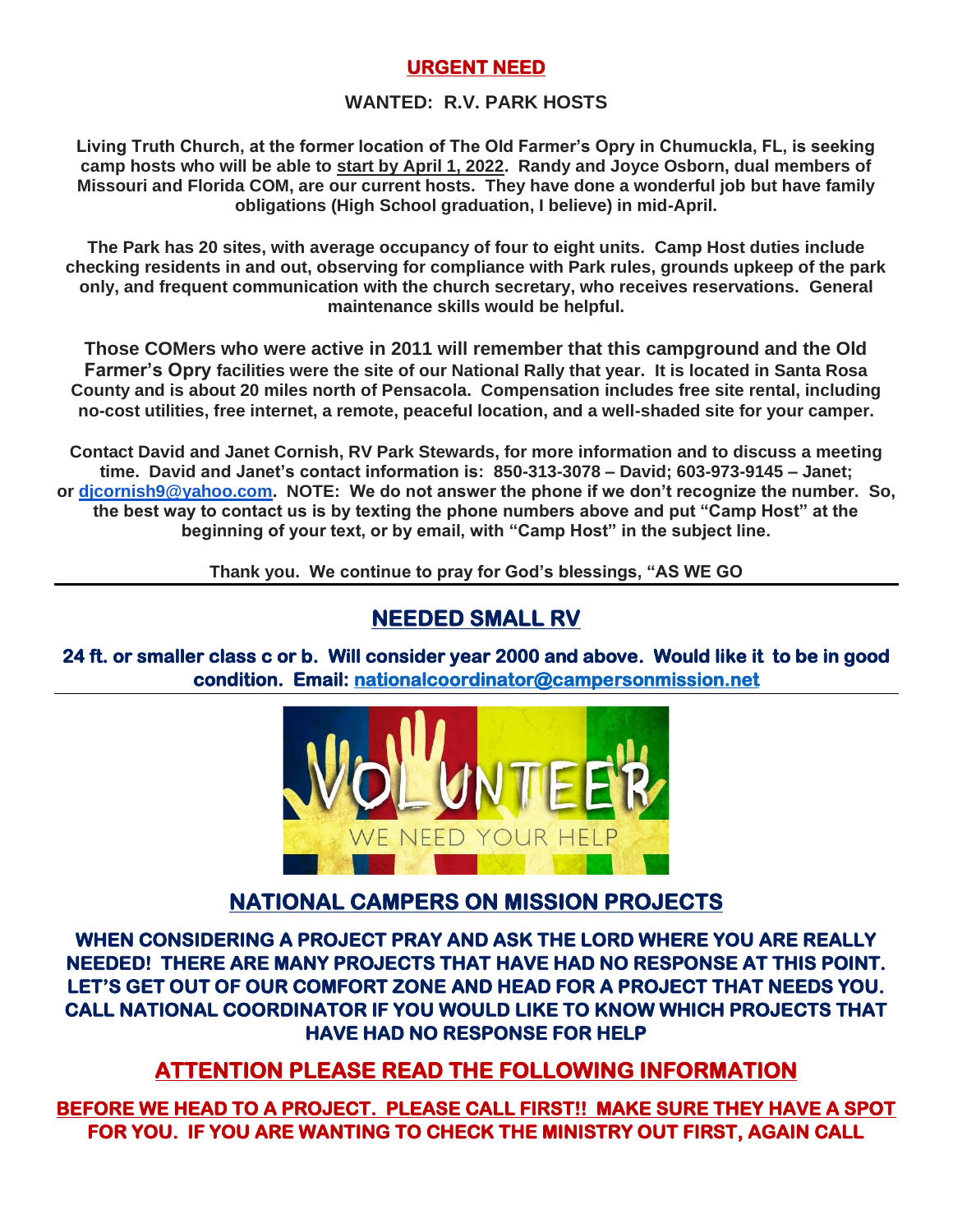# **FIRST!! CALL THE CONTACT PERSON TO ASK QUESTIONS, SECURE A RESERVATION AND THEN PROCEED TO YOUR PROJECT WHEN CONFIRMED BY THE CONTACT PERSON.**

# **NATIONAL MISSION PROJECTS/OPPORTUNITIES**

# **BETHLEHEM FAMILY CAMP**

**3073 HWY 160 Bonifay, Florida 32425** 

# **YEAR ROUND PROJECT:**

**Contact Person: James Walsingham Phone: 850-768-4578 Email: [Wausaunole@gmail.com](mailto:Wausaunole@gmail.com)** 

**On going Project:** 

**Hookups: Yes 30 amp & 50 amp** 

**Meals: No Laundry Facilities: Yes** 

**Project Needs: dry walling, plumbing, painting, carpentry , electrical, general maintenance, cleaning and so much more** 

# **RON HUTCHCRAFT MINISTRIES**

**5110 Shepherds Way Harrison, Arkansas 72601** 

# **YEAR ROUND PROJECT**

**DATE PROJECTS STARTS: SOON AS POSSIBLE** 

**APPROX. ENDING DATE: ONGOING** 

# **BRIEF DESCRIPTION OF PROJECT:**

**1. Our first priority is to build an RV Park for 8-10 RV's. RHM has 75 acres outside of** 

**Harrison, Arkansas so we have plenty of space.** 

**2. Ongoing Maintenance and Repair of 3 buildings (Headquarters, Media building and** 

**ministry house.** 

**3. New Construction of Leadership Center** 

**SKILLS NEEDED: Carpenter, Electricians, Plumbers, Painter, Roofers, Drywall,** 

# **landscapers, HVAC**

**FULL HOOKUPS: Until our RV Park is set up there (by COM volunteers) there is a KOA 10** 

**minutes away. RHM would pay fees.** 

# **MEALS: YES (AS PER CONTACT PERSON)**

**CONTACT PERSON: Don Larimar Email: donlarimer@hutchcraft.com** 

**Phone: 870-741-3300 Check out their website: [www.hutchcroft.com](http://www.hutchcroft.com/)** 

**GRACE FELLOWSHIP CHRISTIAN CHURCH** 

**2249 HWY. 179, BONIFAY, FL.**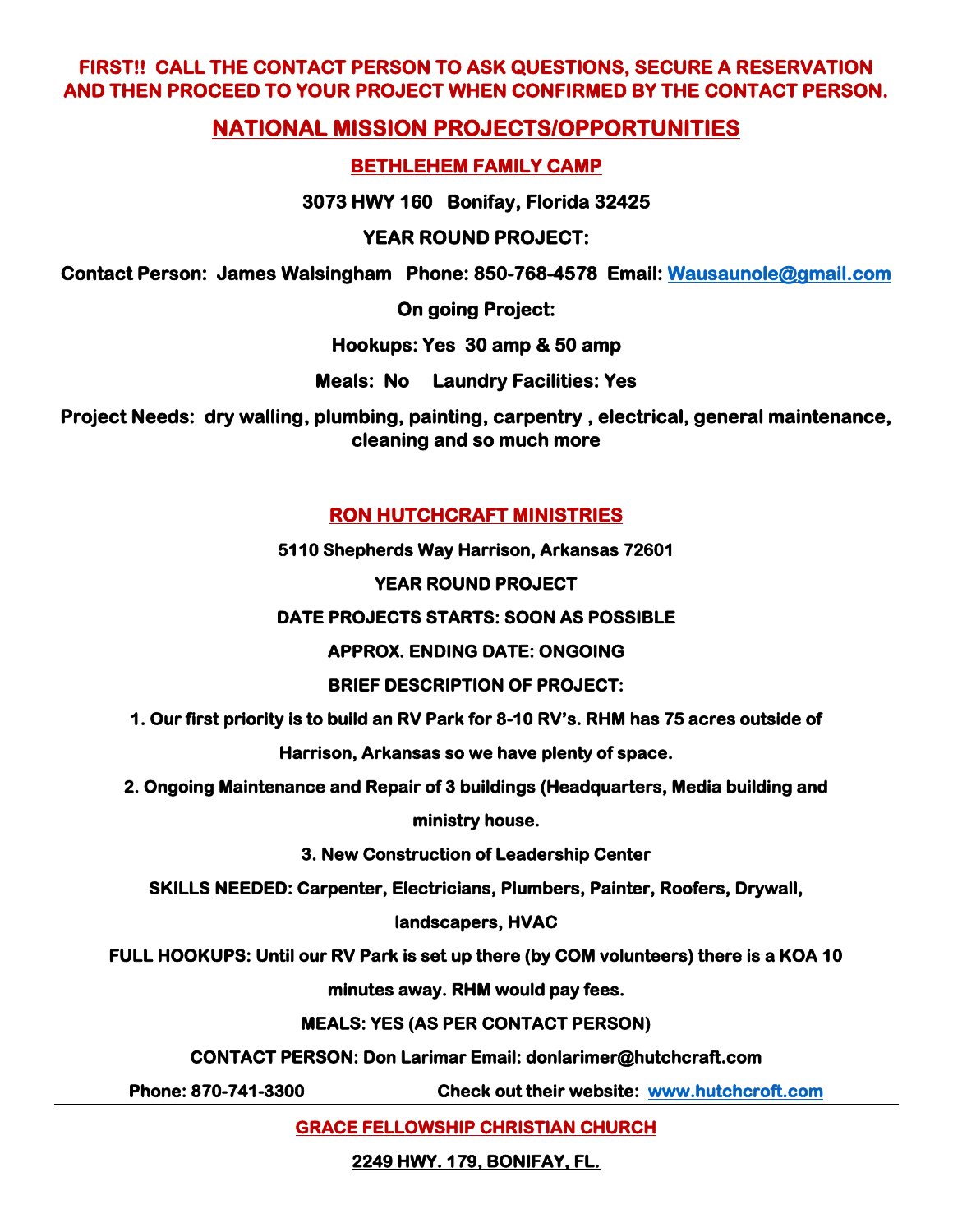**Contact Person: David Bryant Associate Pastor Email: [apgfcc@yahoo.com](mailto:apgfcc@yahoo.com) Phone: 850-373-7381** 

**2nd Contact Person: Fred (Batman) Batignani (COM member) Email: [fkbatman@hotmail.com](mailto:fkbatman@hotmail.com)  Phone: 850-464-4930** 

**Full Hookups: 6-50 amp. 2-30 amp** 

**Meals: Meals provided M-F when a full group of COM on site Washer/Dryer will be available** 

**Description of Project: New Construction-all work currently being done in house by the congregation members. Metal studding about ½ complete. Foam insulation on exterior walls in progress and expect completion by end of month. Ready for rough electric and rough plumbing. Church welcomes any help/workers at any time/stage of work.** 

#### **BLACK MOUNTAIN HOME FOR CHILDREN**

**---------------------------------------------------------------------------------------------------------------------------------------------------** 

#### **10 LAKE EDEN DR. BLACK MOUNTAIN NORTH CAROLINA**

#### **YEAR ROUND PROJECT:**

**Project Needs: General Maintenance: Mowing, Weed Eating, Flower Beds, etc.** 

**Administrative, Thrift Store, Library, Building Decks, Larger Plumbing and Electrical** 

**Projects, Roofing, Painting, Landscaping etc.** 

**Skills Needed: Carpenters, Mechanics, Electricians, Small Engine Repair, Plumbing, and Lay** 

**Persons of all kinds.** 

**Hookups: yes (30 & 50)** 

**Meals: No** 

**Contact Info: Jimmie Harmon Phone 828-686-3451** 

**Email: [jharmon@blackmountainhome.org](mailto:jharmon@blackmountainhome.org)** 

#### **GLORIETA ADVENTURE CAMPS**

**---------------------------------------------------------------------------------------------------------------------------------------------------** 

**11 State Route 50 Glorieta, NM** 

#### **YEAR ROUND PROJECT:**

**CONTACT PERSON: Corinn Burgess Email: [corinn.burgess@glorieta.org](mailto:corinn.burgess@glorieta.org)** 

#### **Phone: 214-675-0874**

**DESCRIPTION OF PROJECT: 1. Random projects from cleaning, painting, landscaping,** 

**construction,** 

**maintenance, etc.** 

**2. During summer the volunteer program may include kitchen/dining hall and all of the items** 

**under number 1.** 

#### **SKILLS NEEED: See above**

**Full Hookups: Yes Meals: Yes**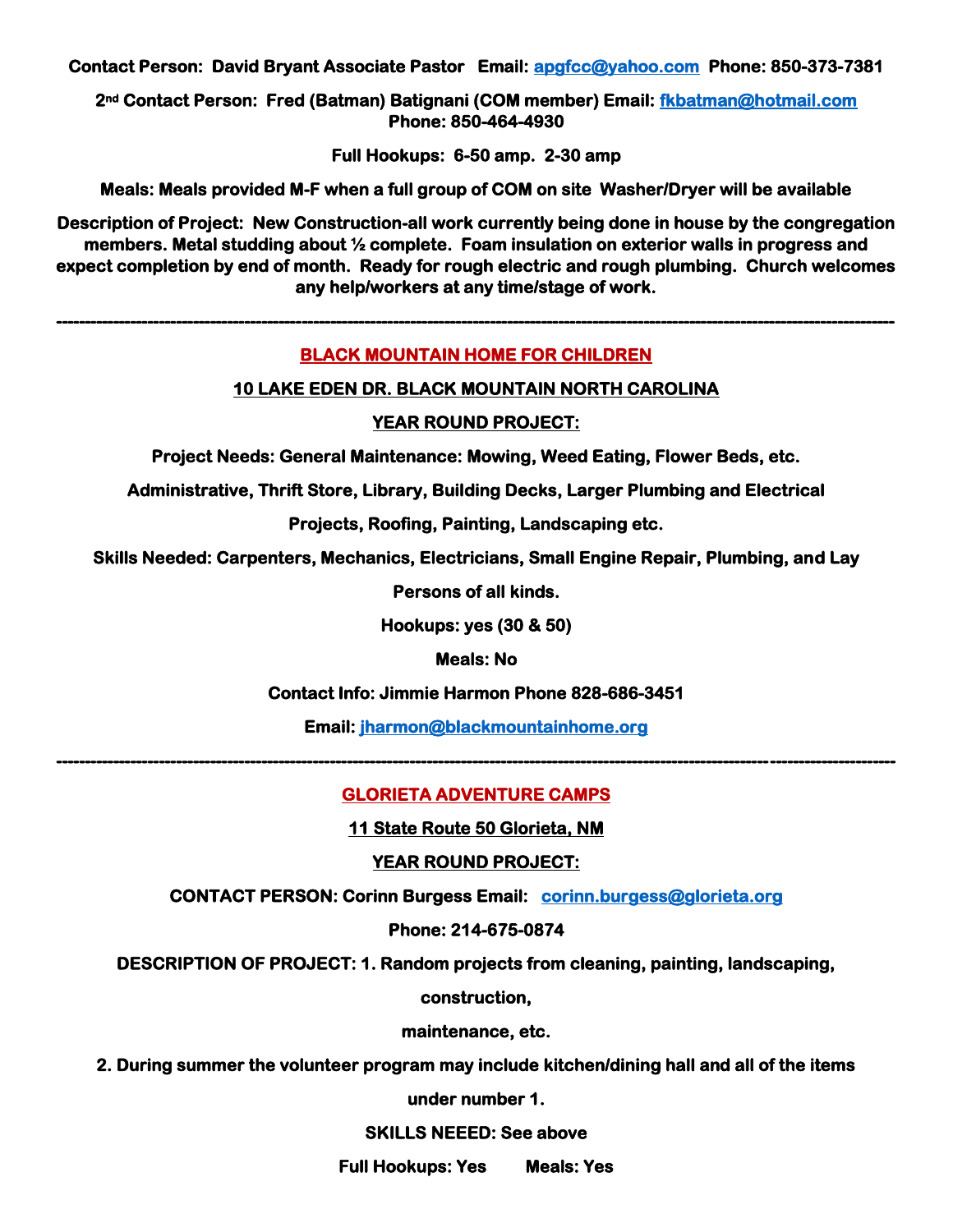## **VINEYARD CHRISTIAN RETREAT**

**--------------------------------------------------------------------------------------------------------------------------------------**

#### **245 Co Rd 131 Ariton, Alabama**

#### **YEAR ROUND PROJECT:**

**Contact Person: Steve Tipton Email: [vineyard@vineyardretreat.org](mailto:vineyard@vineyardretreat.org)** 

#### **Phone 334-762-2256**

**Description of Project: Cooking, cleaning, mowing, weed eating, basic building** 

**maintenance, vehicle maintenance, office work, and maintain swimming pool** 

#### **Skills Needed: as per above**

**Full Hook Ups: Yes** 

**Meals: One to three meals per day, (will vary) always one meal per day** 

### **TRUETT CONFERENCE CENTER AND CAMP**

**--------------------------------------------------------------------------------------------------------------------------------------** 

**346 Truett Camp Rd. Hayesville North Carolina** 

**Year Round** 

**Contact Person: Lori Allen** 

**Email: [truettcamp@ncbaptist.org](mailto:truettcamp@ncbaptist.org)** 

**Phone: 828-389-8828** 

**Full Hookups provided** 

**Meals: Provided when kitchen/dining hall is serving (June-Sept)** 

**Skills Needed: Painters, skilled electrician and plumber, handyman, cooks, housekeeper etc** 

**Description of Project: General maintenance, painting, repairs, lawn and landscape** 

**(beginning in March each year)** 

**Housekeeping, lodging, and deep cleaning throughout the season. Cooking and serving June-Sept.** 

**--------------------------------------------------------------------------------------------------------------------------------------**

#### **BROOKSTONE CHURCH & BROOKSTONE CHURCH PARK**

**90 GRIFEE RD. WEAVERVILLE, NORTH CAROLINA** 

**STARTS IN APRIL OF 2021 ENDS: APPROX. OCT. 2021** 

**FULL HOOK UPS: YES MEALS: NO** 

**Brief Description of Project: Brookstone Park Hosts will serve as a liaison between park users Brookstone Staff. Park Hosts will greet and assist park visitors, answer questions and/or explain anything about the park and Brookstone Church. Will kindly confront guests who are not abiding by the rules.** 

**Skills Needed: Ability to get along well with people. Ability to remain calm and friendly around all guests.**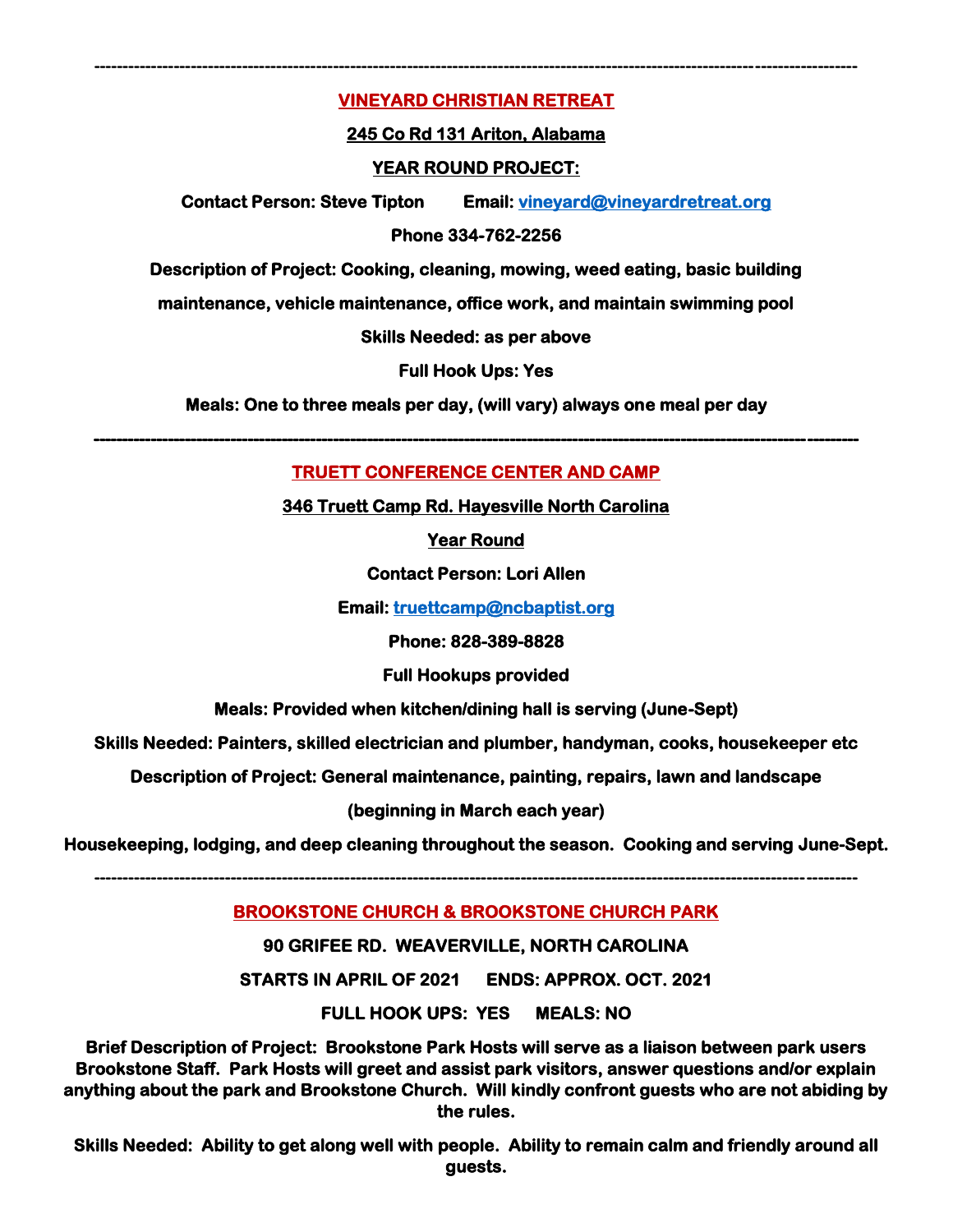**Email: [stepanie.carter@brookstonechurch.org](mailto:stepanie.carter@brookstonechurch.org)** 

#### **THIS WILL BE AN ONGOING PROJECT EVERY YEAR STARTING EVERY APRIL FOR WHENEVER THEY NEED VOLUNTEERS TO ARRIVE: AND CONTINUING THRU OCTOBER EACH YEAR!!**

**--------------------------------------------------------------------------------------------------------------------------------------**

#### **CROSS COUNTRY CHURCH**

#### **WASILLA, ALASKA**

#### **Year Round Project**

**Start Date: May 15 of each year** 

#### **Ending Date: September 15 of each year**

**(but as you know if you are going to stay for the winter you will want to be there by** 

#### **September 15 of each year)**

**A RV is available if you do not want to take yours. FYI: not all RV's are for this kind of weather** 

#### **Contact Person: Gary Bearce Missions Pastor of the church & Alaska Baptist Disaster Relief**

**Email[: Gary@crosscountrychurch.com](mailto:Gary@crosscountrychurch.com) Phone: 907-982-0133 (call or text)** 

**Hookups: 3 full hook ups (would like to add more)** 

#### **Meals: No**

**Skills Needed: Chain saws, heavy equipment capabilities, drywall, landscaping, light carpentry, building maintenance, plus Vacation Bible School and several day camps for children** 

# **Description of Project: This summer we need about 10 acres of land cleared (chain saw and heavy equipment) also need building maintenance, some light carpentry, drywall and landscaping at Schrock Road location. Recently purchased Fireweed location we need some demolition, restoration of some outbuildings and landscaping in addition to land**

**clearing. Remodeling an RV to become the Disaster Relief communications command center.** 

### **Plus opportunities to fish and explore!**

**--------------------------------------------------------------------------------------------------------------------------------------**

# **CAMP ANDERSON (ORIGNALLY BLUE SPRINGS CONFERENCE CENTER)**

### **MARIANNA, FLORIDA**

# **YEAR ROUND PROJECT:**

**PROJECT NEEDS: Plumbing, Electrical, Carpentry, Painting, General Maintenance, Landscaping, Help during summer camps and Retreats year round**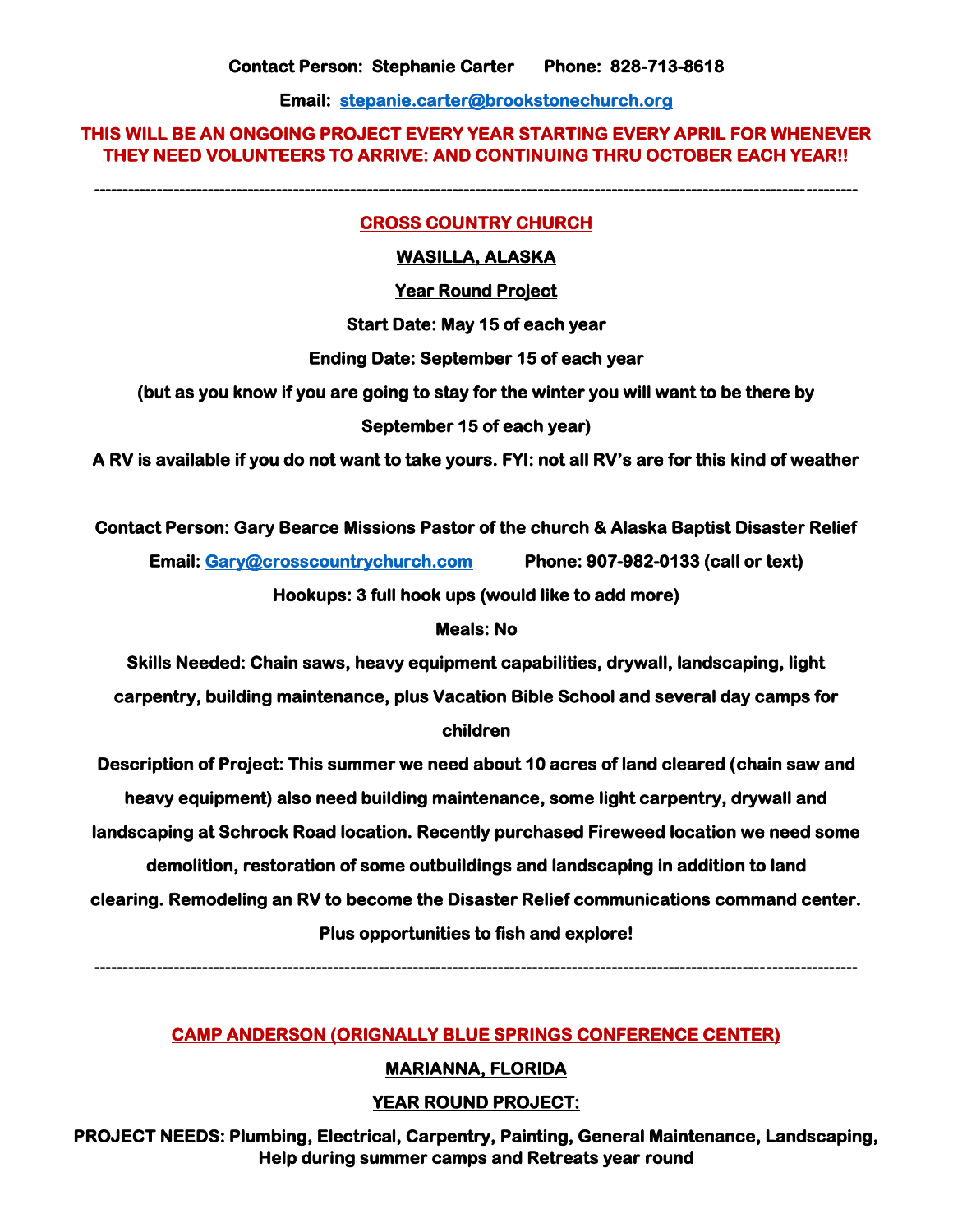**Hook Ups: 50 amps & 30 amps** 

**Meals: Provided when serving other groups** 

**Contact Person: William Bloodworth Camp Director Phone: 770-598-6896** 

**Email: [wbloodworth@campanderson.org](mailto:wbloodworth@campanderson.org)** 

**CARSON SPRINGS BAPTIST CONFERENCE**

### **NEWPORT, TENNESSEE**

## **YEAR ROUND PROJECT:**

**PROJECT NEEDS: Carpenters, Painting, Plumbing, Hanging Sheet Rock, Mudding, Laying** 

**Tile & Carpet** 

**Hook Ups: 11 sites, Full Hook Ups, (5) 50 amp (6) 30 amp** 

## **Meals: Provided when serving other groups**

**Contact Info: Kevin Perrigan 423-623-2764 Email: [kperrigan@tnbaptist.org](mailto:kperrigan@tnbaptist.org)** 

**--------------------------------------------------------------------------------------------------------------------------------------** 

# **CONE OASIS BAPTIST ENCAMPMENT**

**23921 NORTH PARKER ROAD, LA FERIA TEXAS** 

# **YEAR ROUND PROJECT**

**Contact Info: Ron Corbett 956-404-7656** 

**Email: [coneoasisbaptistcamp@gmail.com](mailto:coneoasisbaptistcamp@gmail.com)** 

**PROJECT NEEDS: Painting, Plumbing, Maintenance, Up Keep, Weed eating, etc, & Sewing** 

**for the Ladies** 

**Hook Ups: Full Hook Ups** 

**--------------------------------------------------------------------------------------------------------------------------------------**

# **THE GREAT PASSION PLAY**

# **EUREKA SPRINGS, ARKANSAS**

**Year Round Project** 

**Project Needs: Roofing, Painting, Landscaping, Wall Repairs, Door** 

**Installations, Sewing, Gift Shop, Work with Animals, Be in the Play, Clerical, General** 

**Maintenance, and Mechanic; plus many other opportunities** 

**Full Hook Ups** 

# **No Meals**

**Contact Info: 479-253-5879 Email: ps953pra@gmail.com** 

**Fill out Volunteer Form & RV Information (National Website) easy online form fill out and click** 

**submit**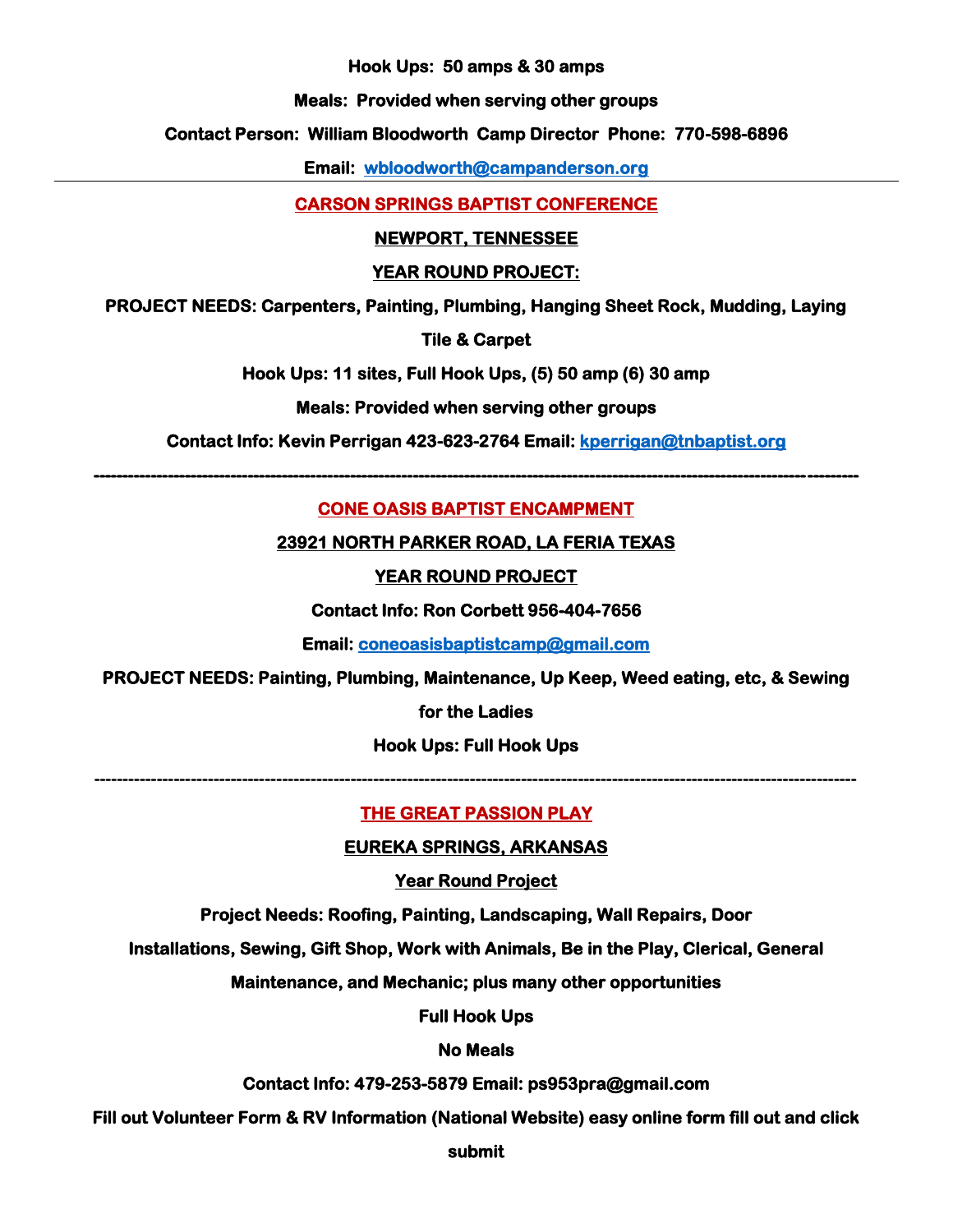**--------------------------------------------------------------------------------------------------------------------------------------**

#### **CAMP CAZADERO**

#### **CAZADERO, CALIFORNIA**

#### **YEAR ROUND PROJECT**

**PROJECT NEEDS: Maintenance-Housekeeping-Kitchen Staff-Remodeling Care Takers house** 

**Contact Information: Paul & Loretta Van Peborgh: Cell 707-293-4661** 

#### **Camp 707-632-5686**

**Email: [campcazadero@comcast.net](mailto:campcazadero@comcast.net)** 

**--------------------------------------------------------------------------------------------------------------------------------------**

#### **LINDEN VALLEY CONFERENCE CENTER**

#### **LINDEN, TENNESSEE**

**Year Round Project:** 

#### **Contact Person: Phone: 877-704-6336**

**Email: [ccinfol@tnbaptist.org](mailto:ccinfol@tnbaptist.org)** 

#### **Full Hookups: Yes Meals: For groups of 8 or more**

**Skills Needed: Maintenance, Landscaping, Mowing, Cleaning, Painting etc.** 

**--------------------------------------------------------------------------------------------------------------------------------------**

### **DRYCREEK BAPTIST CAMP**

#### **DRY CREEK, LOUISIANA**

### **YEAR ROUND PROJECT:**

**Contact Person: Todd Burnham Phone: 337-396-1938** 

**Email: [toddburnaman@gmail.com](mailto:toddburnaman@gmail.com)** 

**Project Needs: Varies by season; general maintenance, carpentry, landscaping,** 

#### **housekeeping**

#### **Hookups: Full Hookups**

**Meals: depending on preferences of volunteers** 

**--------------------------------------------------------------------------------------------------------------------------------------**

#### **LAREDO STEPPINGSTONE MINISTRY**

**377 Palomino R. Laredo, Texas** 

**Year Round Project:** 

**Contact Person: Rick Hall phone-956-999-5895**